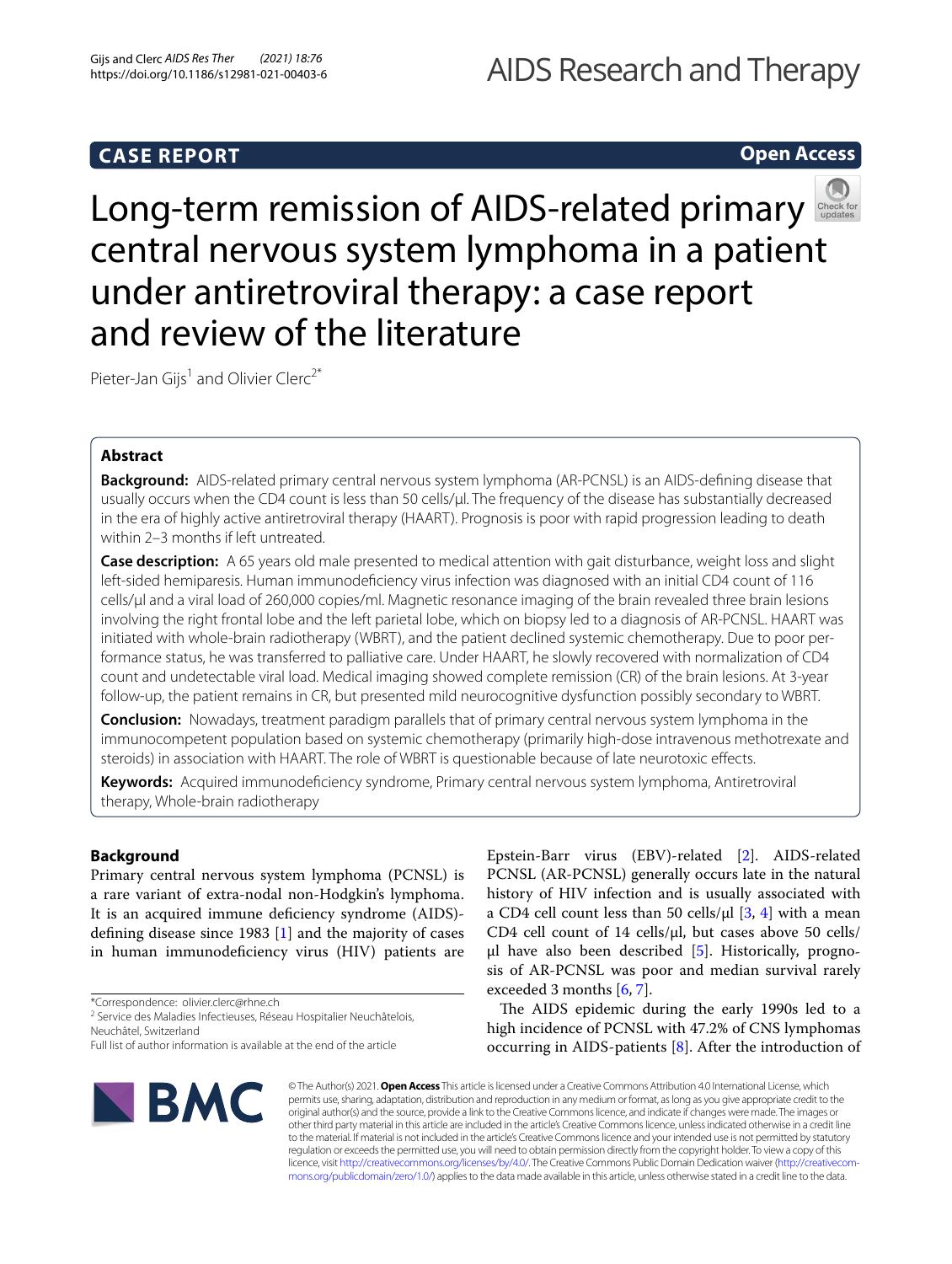highly active antiretroviral therapy (HAART) in 1996, a decrease in incidence of AIDS was observed, including in AIDS-defning cancers. Notably, incidence of PCNSL lymphomas declined from 1.7 cases per 1000 per year in the pre-HAART era to 0.7 cases per 1000 per year in the HAART era [[9\]](#page-4-3). This is probably related to better control of oncogenic viruses like EBV [[10\]](#page-4-4).

Presently, treatment paradigm of AR-PCNSL for patients under HAART tends to become similar to that of the immunocompetent population and includes highdose methotrexate (HD-MTX)-based chemotherapy combined or not with whole-brain radiotherapy (WBRT) [[11,](#page-4-5) [12](#page-4-6)]. The addition of HAART with conventional therapy was associated with increased survival in several retrospective studies [[13–](#page-4-7)[15\]](#page-4-8). Numerous anecdotal reports also showed complete remission (CR) with HAART therapy alone [[16,](#page-4-9) [17\]](#page-4-10).

Herein, we report a patient with an AR-PCNSL who experienced a CR on treatment with HAART and WBRT, after refusal of systemic chemotherapy. We then reviewed other cases of AR-PCNSL to assess modalities of treatment associated with CR.

## **Case presentation**

A 65 years-old Caucasian man, without signifcant medical history, was admitted to the hospital in May 2017 for progressive gait disturbance, difuse paresthesias of the left arm and a weight loss of 30 kg over the past year. Neurologic examination revealed a slight left hemiparesis at the outstretched arm and Mingazzini tests without specifc motor or sensory defcit. HIV screening test returned positive with CD4 cell count of  $116$  cells/ $\mu$ l and viral load of 260,000 copies/ml. Brain magnetic resonance imaging (MRI) showed two lesions involving the right frontal lobe with slight mass efect on the right ventricle and a third lesion in the left parietal lobe (Fig. [1](#page-2-0)a).

Diferential diagnosis of focal lesions in a severely immunosuppressed patient included mainly cerebral toxoplasmosis and PCNSL. As toxoplasmosis serology was positive, empiric treatment for toxoplasmosis (pyrimethamine and sulfadiazine) was initiated. Under treatment, left hemiparesis worsened and the patient developed dysarthria. A stereotactic biopsy was then performed and histopathologic examination revealed difuse large B-cell lymphoma positive for EBV leading to a diagnosis of AR-PCNSL.

At frst, systemic chemotherapy (methotrexate, cytarabine, thiotepa and rituximab) was started but had to be stopped because of patient's refusal to pursue therapy and due to poor performance status after one cycle. Antiretroviral treatment including abacavir, lamivudine and dolutegravir was started and the patient received WBRT (30 Grays in total). The patient refused any other

oncological treatment and, due to poor performance status and estimated very low life expectancy, he was transferred to palliative care.

However, the patient slowly recovered with progressive resolution of the left-sided hemiparesis. Follow-up brain MRIs showed progressive improvement, and ultimately CR of the brain lesions (Fig. [1b](#page-2-0)). Regression of brain lesions was associated with immune restoration under HAART with CD4 cell count rapidly increasing above 200 cells/µl (417 cells/µl at CR). Concomitantly, patient performance status normalized and the patient was able to leave the hospital and followed in outpatient care.

Three years after initial presentation, the patient was still in CR under HAART, with undetectable viral load and a CD4 count of 364 cells/µl. Notably, he now presents with mild neurocognitive dysfunction possibly secondary to WBRT.

## **Discussion**

Due to the rarity of the disease, prospective studies regarding treatment of AR-PCNSL are very scarce and literature consists mainly of retrospective studies and case series. In immunocompetent hosts, treatment of PCNSL has evolved from radiotherapy alone to HD-MTX-based chemotherapy with or without radiotherapy [[18\]](#page-4-11). Indeed, WBRT has been associated with irreversible cognitive dysfunction [[19,](#page-4-12) [20\]](#page-4-13). Patients commonly present at diagnosis with a poor functional status, which impairs chemotherapy planning, as was the case for our patient.

Most studies regarding chemotherapy in AR-PCNSL involved the pre-HAART era and were retrospectively analyzed. Several studies showed that HD-MTX alone or combined with other agents was active and relatively well tolerated with a response rate between 30 to 57% but a low overall survival of about 3 months [[21,](#page-4-14) [22](#page-4-15)].

More recently, Gupta et al. described in the HAART era a multi-center retrospective cohort of 20 patients with AR-PCNSL treated with HD-MTX (alone or in combination with other agents) and HAART without WBRT, with an overall survival and progression free survival that exceeded 60 months [[23\]](#page-4-16). Chemotherapy was relatively well tolerated except for 2 deaths secondary to sepsis during induction in patients with poor performance status. Moulignier et al. confrmed these fndings showing that combined HD-MTX monotherapy and optimal HAART efectively treated AR-PCNSL with a median overall survival of 5.7 years  $[24]$ . These result compared favorably with the pre-HAART era.

Other immunochemotherapeutic approaches that combined HAART, HD-MTX and rituximab without WBRT also led to long-term remission in more than 70% of patients [\[25](#page-4-18)].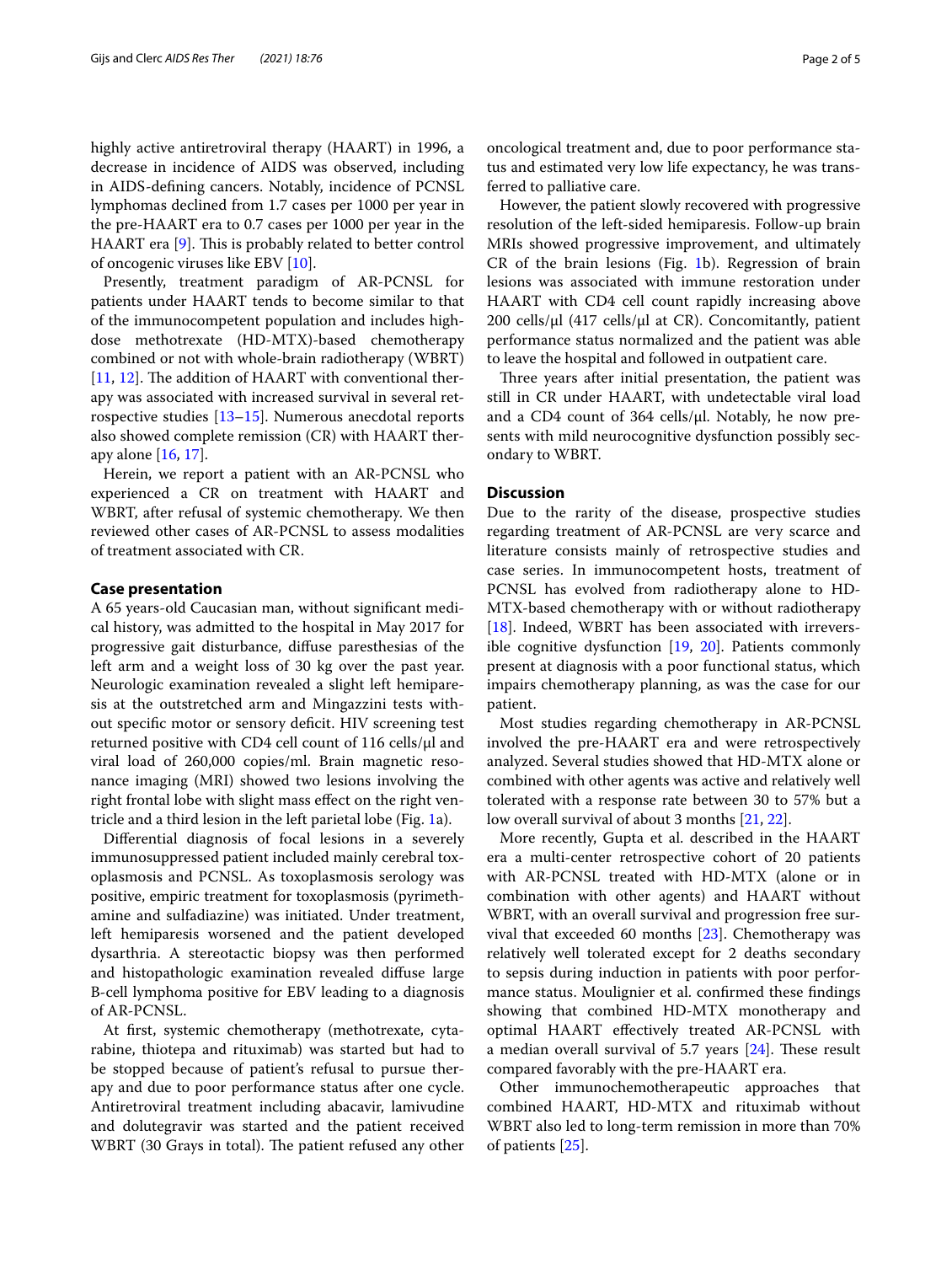

<span id="page-2-0"></span>

WBRT alone has been for a long time the gold standard treatment of AR-PCNSL. Several studies in the pre-HAART era showed that WBRT was efective, especially with doses $\geq$  30 Grays, but responses were generally short-lived. Indeed, median survival after radiotherapy was reported between 2 and 5 months [\[11](#page-4-5), [26,](#page-4-19) [27](#page-4-20)]. In the HAART era, several studies showed improved overall survival in AR-PCNSL for patients treated with WBRT and HAART [\[13](#page-4-7), [14,](#page-4-21) [28\]](#page-4-22). A recent retrospective cohort study of 23 patients with AR-PCNSL between 2002 and 2008 treated with HAART and WBRT showed a 3-year overall survival of 64% and that WBRT had an independent positive impact on survival. Performance status was also a major independent factor of survival as patients with good performance status had a 3-year overall surviving rate of 100% against only 38% in patients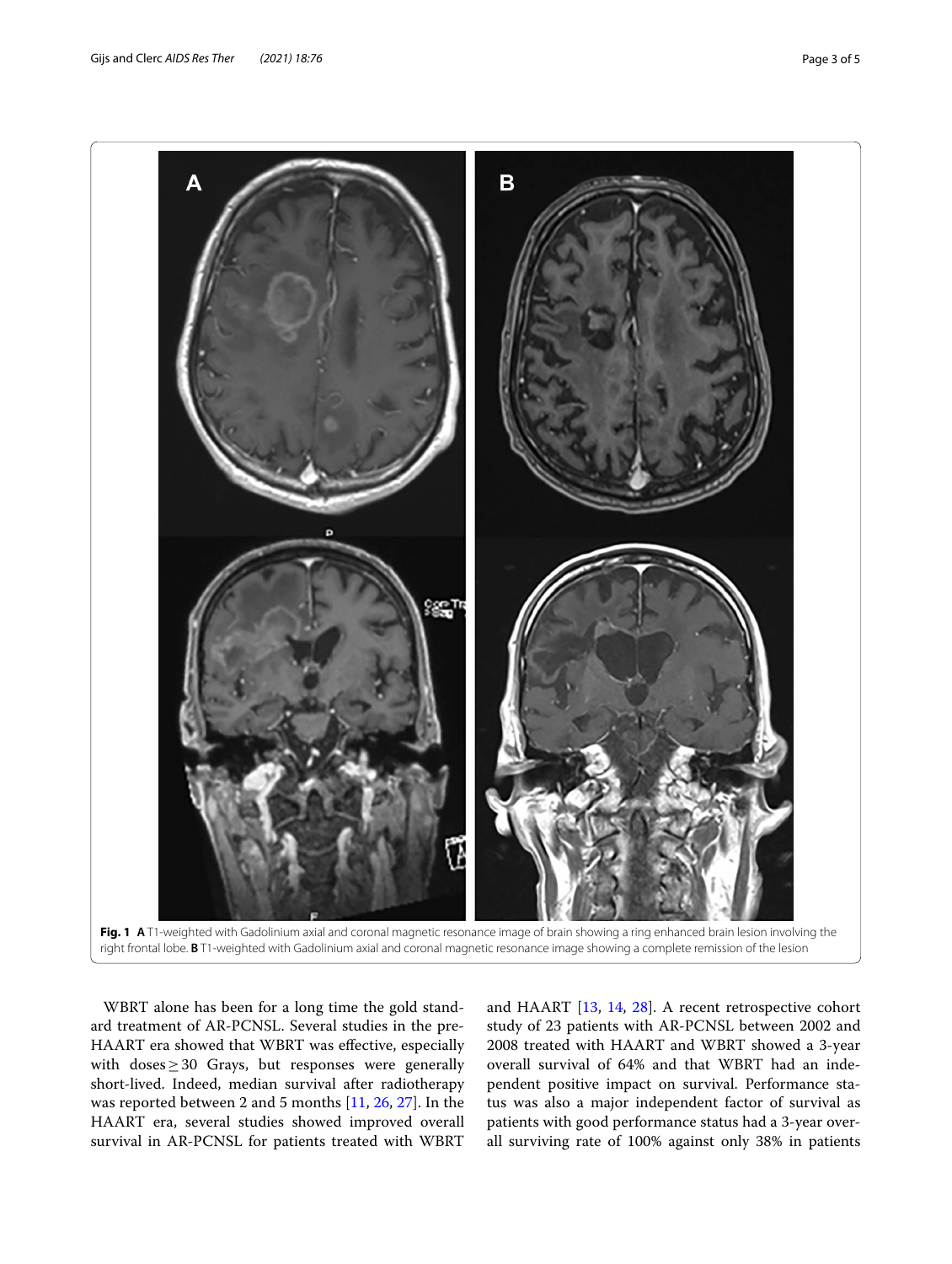with poor performance status [[28](#page-4-22)]. Importantly, 21% of patients that survived more than 12 months after radiation developed side efects such as leukoencephalopathy (grade  $\geq$  2). This is a real concern, as patients with AR-PCNSL might be particularly susceptible for radiationinduced brain injury [\[14](#page-4-21)] especially when neurocognitive disorder is already a well-known CNS complication of HIV disease [[29](#page-4-23)].

Finally, HAART is now an important part of treatment of AR-PCSNL. The majority of AR-PCSNL are EBV related and it is accompanied by impaired specifc T-cell responses against EBV antigens [[30](#page-4-24)]. Treatment of HIV infection leading to immune restoration allows better immunoregulation of EBV infection and thus, potentially, reversal of immune impairment may contribute to the treatment of brain lymphoma. Similarly, HAART with good CNS penetration may better protect the brain from HIV-related injury and cognitive impairment by reducing cerebro-spinal fluid viral load  $[29]$  $[29]$  $[29]$ . This supports the hypothesis of a potential efect of HAART on EBVinfected cells in AR-PCNSL.

McGowan and Shah published the frst case report that showed CR under HAART alone  $[31]$  $[31]$ . This report was followed with several other reports showing the same results [[3,](#page-3-2) [16](#page-4-9), [32](#page-4-26)]. Recently, Alvarez-Pinzon et al. also showed CR with combined HAART and Gamma knife radiosurgery [[33\]](#page-4-27). Several multicenter retrospective series also showed improvement in survival in patients treated with HAART. Hofman et al. studied 29 HIV-infected patients with histologically confrmed PCNSL. In this cohort, 12 of the 29 patients were treated with WBRT alone, 6 with HAART alone and 11 did not receive any treatment. Survival of patients treated with HAART difered signifcantly from those receiving no therapy (1093 and 33 days, respectively)  $[14]$  $[14]$  $[14]$ . These findings were confrmed in two other retrospectives series [[13,](#page-4-7) [34](#page-4-28)].

## **Conclusion**

In summary, optimal therapeutic approach for AR-PCNSL remains unclear due to the rarity of the disease and the paucity of prospective studies to guide clinical management. WBRT long stood as the gold standard therapy but now its potential long-term consequences on neurologic and cognitive function are important features to consider.

Nowadays, treatment modalities are based on systemic chemotherapies that parallel the treatment of PCNSL in the general population, in association with HAART. Several reports showed successful treatment with HAART alone and that it can provide long-term survival even in patients with advanced HIV disease. Given that, complementary treatment should be guided by performance status, and the short-term risk of progression and death for patients with AR-PCNSL should be balanced against the risk of long-term complications of other treatments modalities. Our case report suggests WBRT might impact long-term neurological recovery and its systematic use should be questioned in the current era of HAART.

#### **Abbreviations**

PCNSL: Primary central nervous system lymphoma; AIDS: Acquired immunodefciency syndrome; AR-PCNSL: AIDS-related primary central nervous system lymphoma; HAART: Highly active antiretroviral therapy; WBRT: Whole-brain radiotherapy; EBV: Epstein-Barr virus; HIV: Human immunodefciency virus; MRI: Magnetic resonance imaging; CR: Complete remission.

#### **Acknowledgements**

The authors thank Dr. Philippe Olivier for reviewing and interpreting serial MRI images.

#### **Authors' contributions**

Both authors read and approved the fnal manuscript.

#### **Funding**

No funding.

## **Availability of data and materials**

Not applicable.

## **Declarations**

**Ethics approval and consent to participate** Not applicable.

#### **Consent for publication**

Written informed consent was obtained from the patient.

#### **Competing interests**

There are no conficts of interest.

#### **Author details**

<sup>1</sup> Service de Médecine Interne, Université de Lausanne et Centre Hospitalier Universitaire Vaudois, Lausanne, Switzerland. <sup>2</sup> Service des Maladies Infectieuses, Réseau Hospitalier Neuchâtelois, Neuchâtel, Switzerland.

Received: 6 November 2020 Accepted: 7 October 2021 Published online: 19 October 2021

### **References**

- <span id="page-3-0"></span>1. Castro K, Ward J, Slutsker L, Buehler J, Jaffe H, Berkelman R, et al. 1993 Revised classification system for HIV infection and expanded surveillance case defnition for AIDS among adolescents and adults: centers for disease control and prevention. Lab Med. 1993;24(5):286–94.
- <span id="page-3-1"></span>2. Bashir R, McManus B, Cunningham C, Weisenburger D, Hochberg F. Detection of Eber-1 RNA in primary brain lymphomas in immunocompetent and immunocompromised patients. J Neurooncol. 1994;20(1):47–53.
- <span id="page-3-2"></span>3. Kasamon YL, Ambinder RF. AIDS-related primary central nervous system lymphoma. Hematol Oncol Clin North Am. 2005;19(4):665–87.
- <span id="page-3-3"></span>4. Singer EJ, Valdes-Sueiras M, Commins D, Levine A, Neurologic presentations of AIDS. Neurol Clin. 2010;28(1):253–75.
- <span id="page-3-4"></span>5. Gopal S, Patel MR, Yanik EL, Cole SR, Achenbach CJ, Napravnik S, et al. Temporal trends in presentation and survival for HIV-associated lymphoma in the antiretroviral therapy era. J Natl Cancer Inst. 2013;105(16):1221–9.